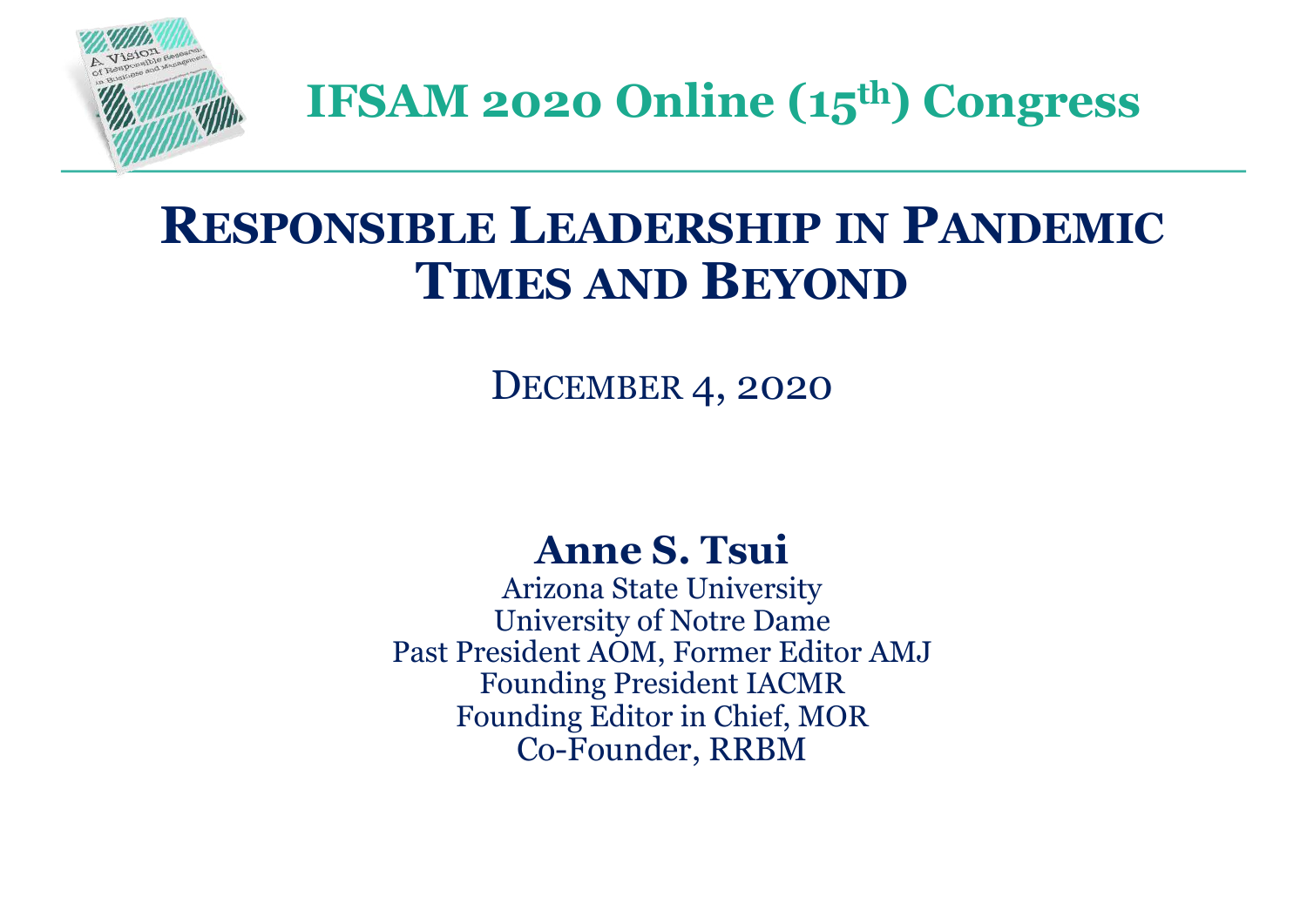

## **COVID19 and Responsible Leadership**

## Leadership Responses to the Pandemic

#### Governments

Fragmented and disorgnized approaches in some nations caused many unnecessary lives.

#### **Businesses**

Some retooled to produce and serve while others laid off millions of workers, and putting workers at risk by failing to provide protective equipment.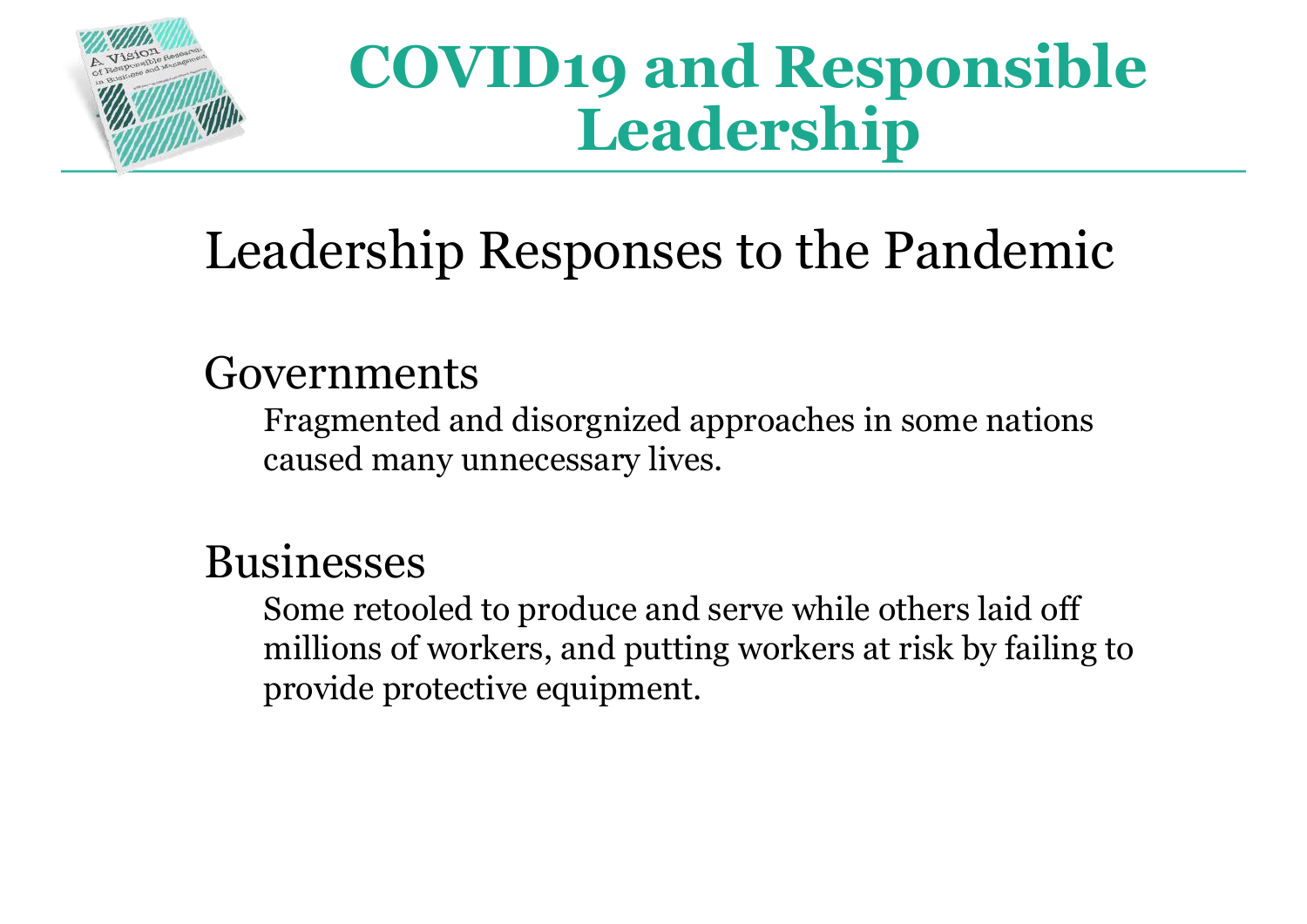

#### **Responsible Leadership Beyond the Pandemic**

The **Business Roundtable** issued a redefinition of "Corporate Purpose" on August 19, 2019. The signatories of this statement, 181 CEOs "commit to lead their companies for the benefit of all stakeholders – customers, employees, suppliers, communities and shareholders."





**Blackrock** CEO Larry Fink (2020) pronounced that "climate risk is investment risk" and that "sustainability" will be "Blackrock's new standard of investing."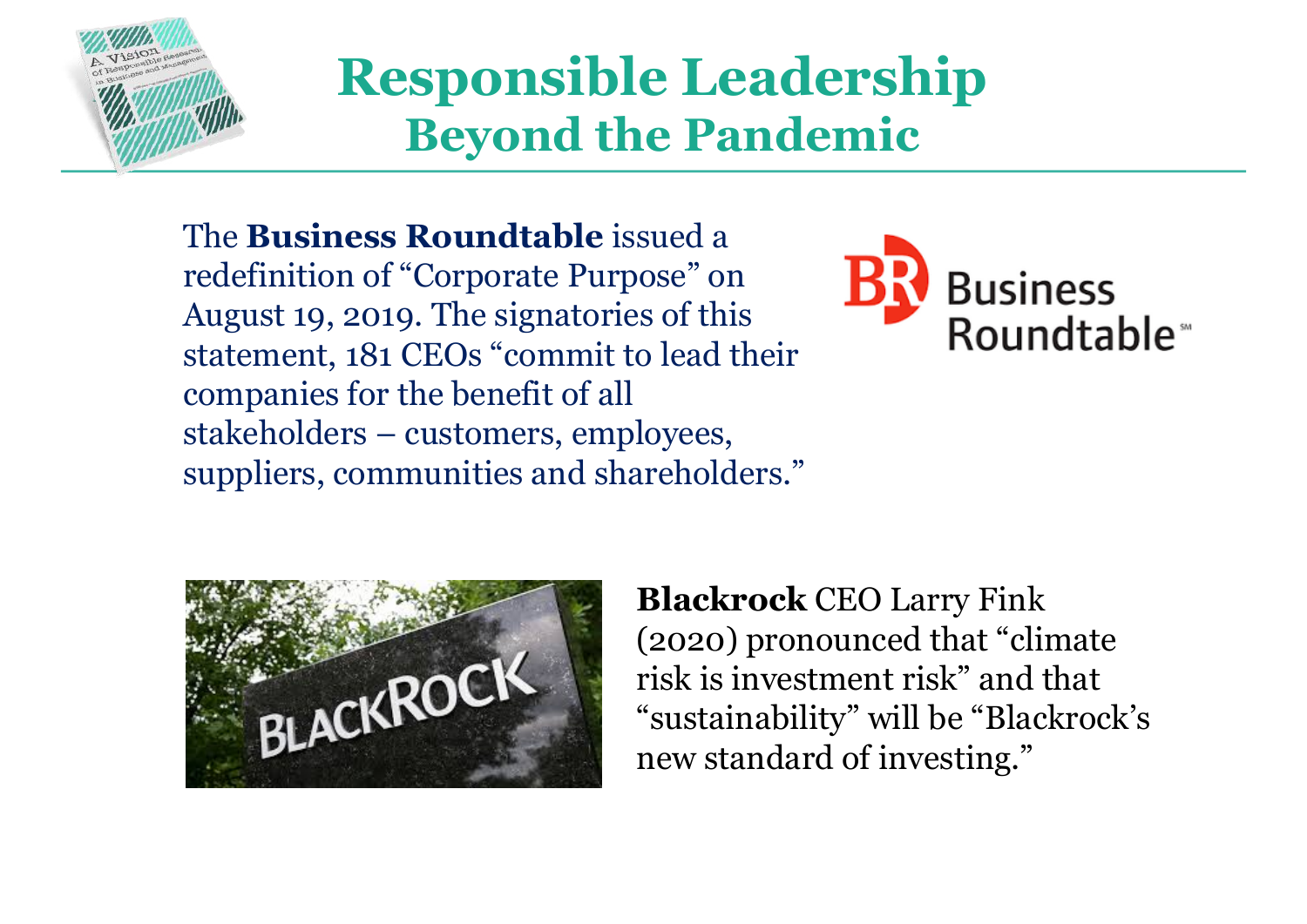

## **Responsible Leadership to Tackle 21st Century Grand Challenges**





- 1. Technology, AI, and the future of work
- 2. Globalization and displacement
- 3. Internet and e-commerce
- 4. Environment and global warming
- 5. Unequal economic development
- 6. Income and social inequality
- 7. 2020 \*\*\*COVID19\*\*\*\*



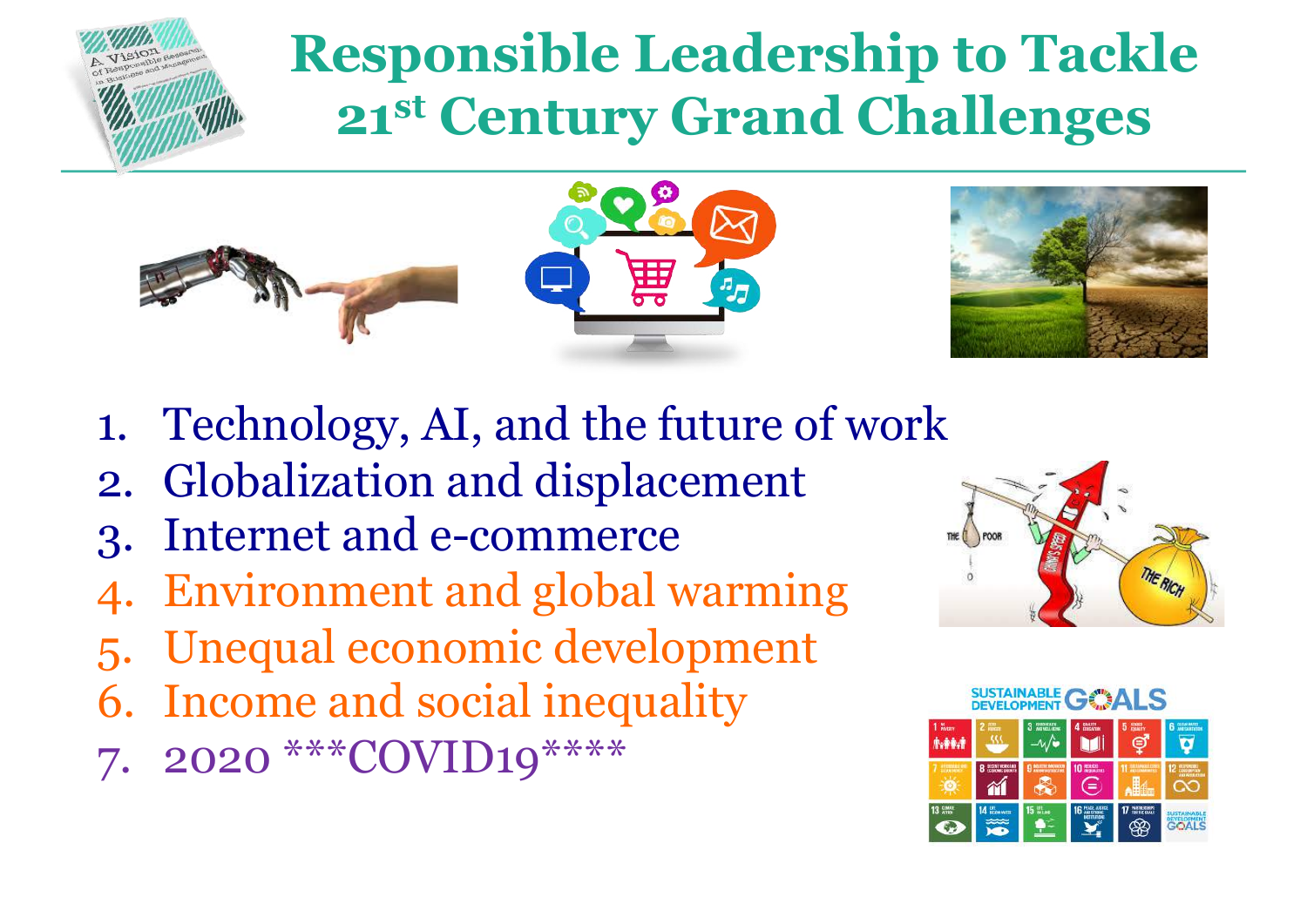

### **One Path Toward a Better World: Responsible Research**

Scientific work that produces credible knowledge with either direct or indirect usefulness for addressing problems important to both business and society, and to prepare our students and practicing professionals, managers, and executives to tackle the grand challenges of the 21st century.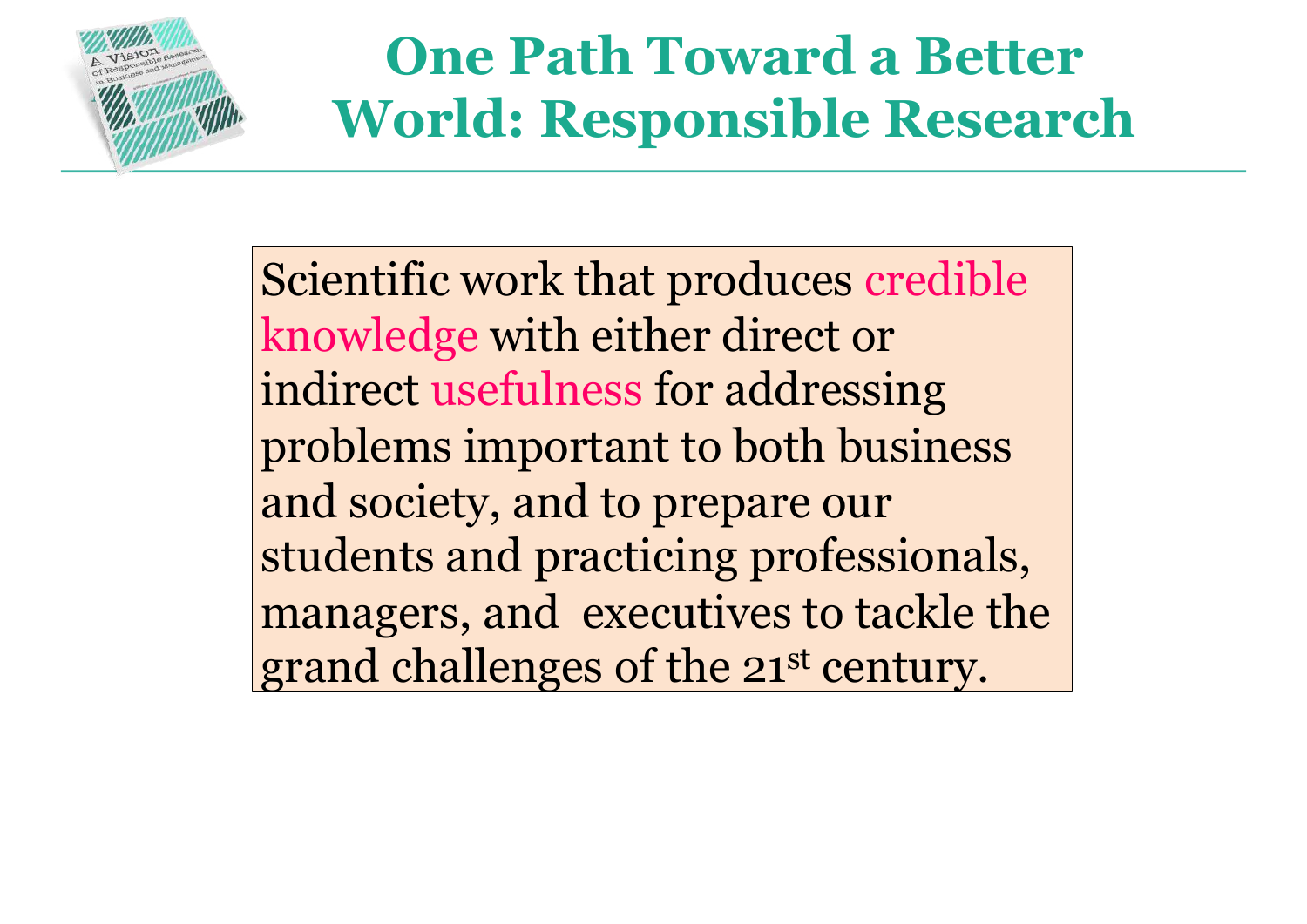

# **Two Forms of Responsibility in Research**

## • To **Science**

- Reliable and repeatable discoveries and findings
- Professional norms of transparency and honesty
- Responsibility of "credibility" (rigor)

## • To **Society**

- Science is to improve humanity
- Useful knowledge for solving business and societal problems
- Responsibility of "usefulness" (relevance)



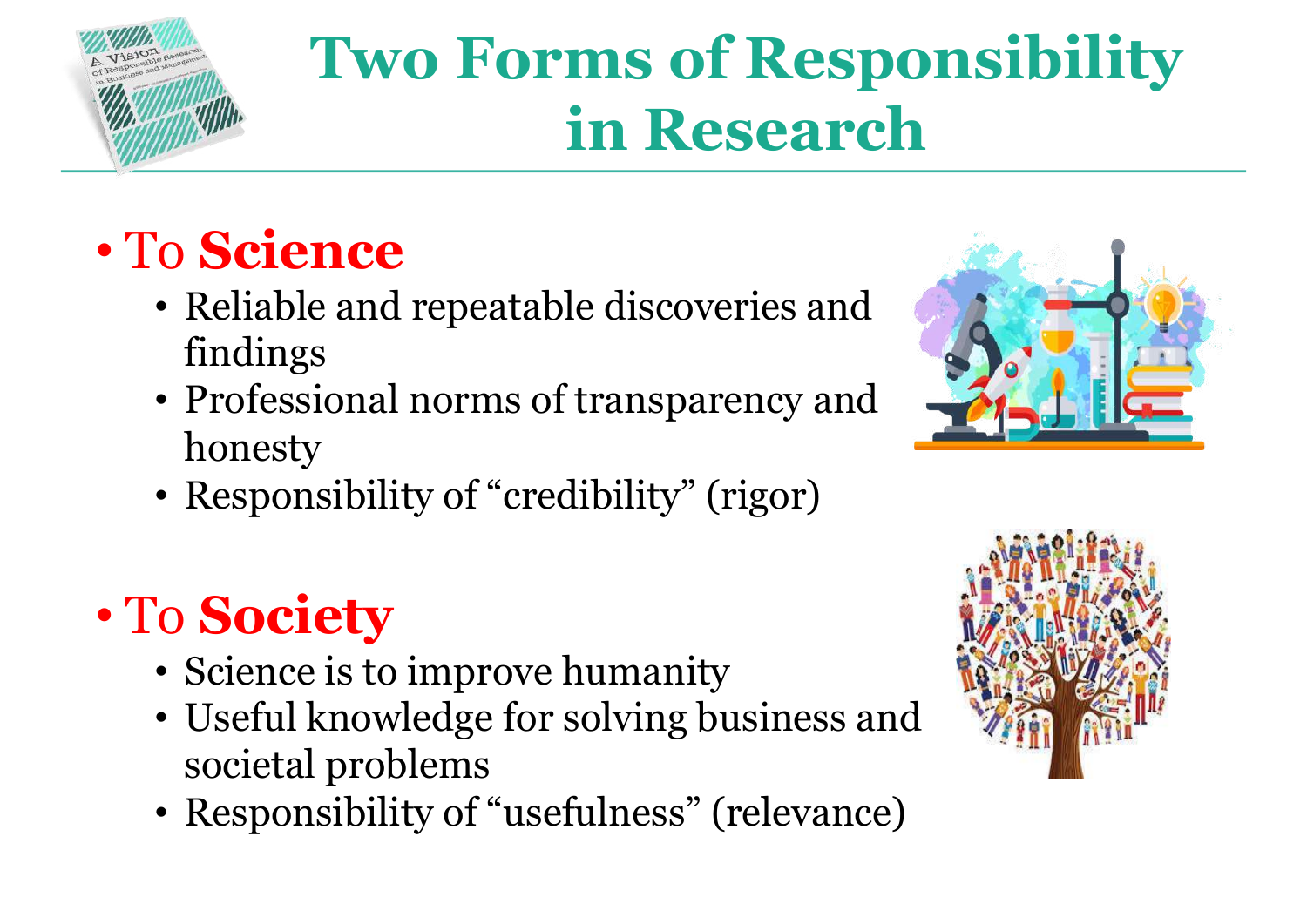# **RRBM** Responsible Research

HOME

**EXECUTIVE BRIEFING** 

A Vision of Responsible Research in Business and Management

Striving for useful and credible knowledge

#### Both High Rigor and High Relevance

Imagine a world where business or management research is used widely in practice by business and other non-business organizations to improve the lives of people in our societies. Read our Vision paper and join our effort to advance responsible research in business and management.

POSITION PAPER **ACTIONS SUPPORTERS READINGS** Responsible Research **A VisiOn** Research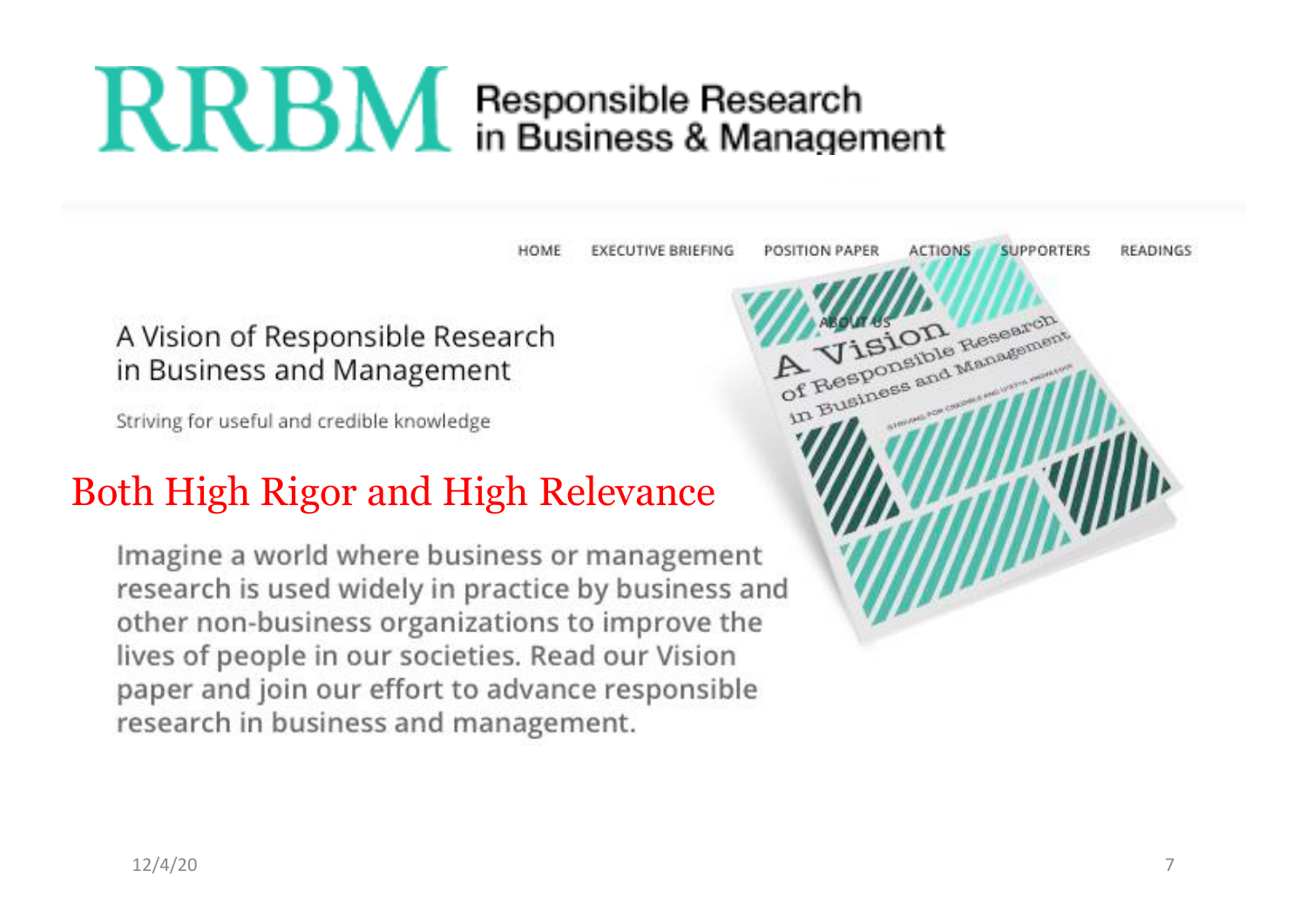